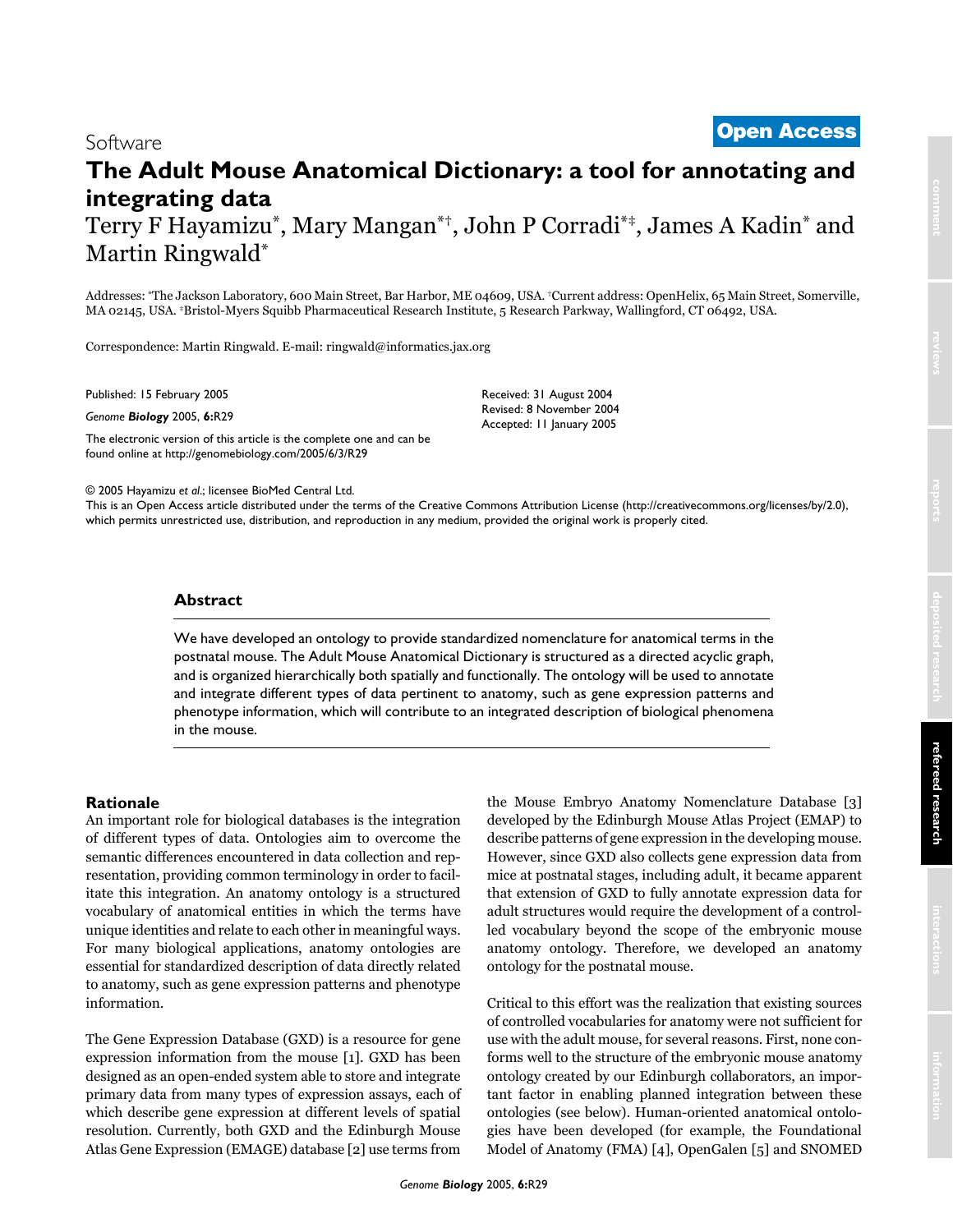CT [6], which covers human and veterinary medicine). In general, the complexity of the concepts represented by these ontologies, issues concerning their accessibility, as well as questions of relevance to the mouse, made it clear that they were neither well suited to nor adequate for our objectives. Thus, one of our goals was to follow the basic framework of the developmental ontology, while taking full advantage of the range of other resources available.

Another major consideration involved determination of the hierarchical structure and format of the ontology. Our experience using the developmental ontology made it clear that a mechanism to provide alternative hierarchies would be a critical factor. Consequently, the Adult Mouse Anatomical Dictionary is structured as a directed acyclic graph (DAG) in which an anatomical term can be represented as a child of more than one hierarchical parent term using both *is-a* and *part-of* relationships. The ontology is organized hierarchically in both spatial and functional ways, and contains more than 2,400 unique anatomical terms for the postnatal mouse. As GXD is part of the larger Mouse Genome Informatics (MGI) system, the ontology will also be used to annotate other types of data pertinent to adult mouse anatomy in order to provide an integrated description of a wide array of biological phenomena in the mouse.

## **Developing an ontology for adult mouse anatomy**

## **Anatomical terms**

GXD has extensive experience with the Mouse Embryo Anatomy Nomenclature Database, available through Theiler Stage (TS) 26, which is used by GXD and EMAGE to describe developmental gene expression patterns. Based on our annotation work, we continue to contribute to this ontology in the form of extensions and revisions, and by adding synonyms. Consequently, an early objective was to ensure that the anatomy ontology for the postnatal (TS 28) mouse corresponds as much as possible, both in content and in structure, with the developmental ontology. This was done for consistency of nomenclature, because we were familiar with and confident of the utility of this format, and to facilitate the future integration of these ontologies. Eventually, the goal is to combine and integrate the ontologies to generate an anatomy ontology covering the entire lifespan of the laboratory mouse.

With the developmental ontology as its framework, the effort was then focused on compiling an extensive list of anatomical terms for the postnatal mouse. The list was based on a number of major sources, including mouse atlases as well as anatomy and histology text resources [7-22]. For the most part, the preference was to focus on those that were mousespecific. However, others that were more general were nevertheless extremely valuable. The non-atlas format references were especially useful in the effort to refine anatomic and histological details.

Once the basic list of terms had been generated, we confirmed that each term on the initial list represented actual mouse structures. These determinations were usually clear but at times ambiguous. For example, for numerous structures described in anatomy and histology textbooks, no clear documented evidence was found for their existence in the mouse. Consequently, these have not been included in the ontology. Further work is ongoing to ensure accuracy. Careful attention was paid to validating each term, with the requirement for two or more reliable sources whenever possible. Concurrent with the textbook-based identification of terms was the continuing effort to expand the vocabulary using a research datadriven approach. This method included extensive evaluation of published biomedical research literature, as well as data with anatomical attributes that have been collected in scientific databases. For example, several mouse-specific datasets [23-26] were used as resources to find pertinent anatomical terms. The MGI list of all mouse tissues from which major publicly available cDNA libraries have been generated [24] includes cell types and tumors, as well as gross anatomical concepts. The relevant anatomical structures will eventually be translated using terms from the Adult Mouse Anatomical Dictionary. The data-driven approach was especially useful in determining the level of granularity (that is, level of detail of spatial resolution) expected to be required by users of the ontology.

An additional consideration in determining the content of the vocabulary had to do with whether to include cell types. While cell type information is an important component in anatomical descriptions, this also introduces a level of complexity that is difficult to address adequately. We felt that it would be unfeasible to extend the representation to the cellular level owing to the large number of required hierarchical levels and leaf nodes. Therefore, it was concluded that the adult mouse anatomy ontology would not contain cell types, but that cell type terms would eventually be provided by the orthogonal controlled vocabulary for cell types currently being developed as part of the Open Biological Ontologies (OBO) effort [27]. However, to conform to the Edinburgh developmental ontology, we have included tissue type terms such as *epithelium* and *mesenchyme*, as well as defined cell type structures such as *purkinje cell layer*. In addition, we have also elected to include the term *unfertilized egg* and its synonyms.

#### **Hierarchical organization**

The anatomy ontology for mouse development is currently structured as a straight hierarchy. In this format, an anatomical term can have only one parent and, thus, one place in the hierarchy. For example, the term *femur* is placed in the hierarchy according to this limb bone's spatial location, as a substructure of the *upper leg*, rather than as a part of the *skeleton*. In contrast, the *brain* is described as being part of the *central nervous system*, rather than as a part of the *head*. Based on our experience with the developmental ontology and anticipating planned revisions for it, we decided to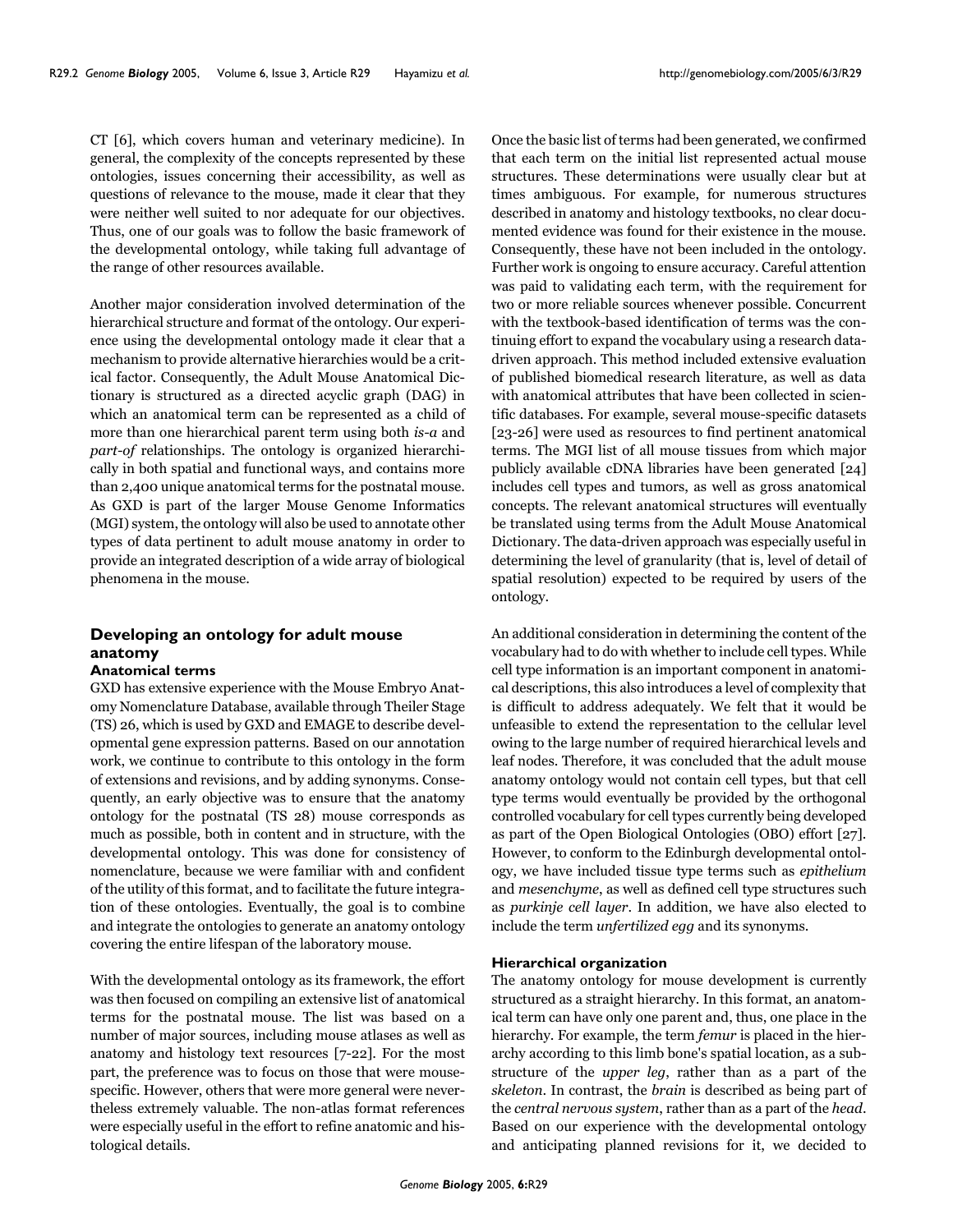

#### Figure 1

Hierarchical organization of the adult mouse anatomy ontology. The hierarchy is divided into spatial and organ system components. Blocks indicate generic group terms appropriate to multiple spatial regions.

represent the adult mouse anatomy ontology as a DAG, in which a given anatomical term is able to have more than one hierarchical parent. This allowed us flexibility in organizing the hierarchies, and provided a mechanism to create a more comprehensive view of the relationships between the anatomical terms.

For each of the anatomical terms being evaluated, any one of a number of pathways to that term could be conceptualized. However, it also soon became apparent that two fundamental characteristics could be determined for most of the terms: its spatial location within the animal and its functional contribution as part of a particular organ system. Consequently, we decided to use the distinction between spatial versus organ system representation as an organizational principle. Since 'spatial part' does not itself represent a unique anatomical entity, it was not included as an independent node in the ontology. However, the initial division of the hierarchy into spatial and organ system components is immediately apparent in the first level of substructures below the root node, TS28. As shown in Figure 1, this level is predominantly comprised of spatial parts: for example *body*, *body cavity/lining*, *head/neck*, *limb* and *tail*. Accordingly, terms defined by these superstructures are primarily organized according to spatial localization. In contrast, another branch of the hierarchy is indicated by the superstructure *organ system*, where the anatomical terms are organized, as much as possible, according to their respective contribution to a specified functional system.

Currently, the distinction between spatial and functional relationships is represented only implicitly. However, based on the parentage of anatomical structures, biologists will be able to intuitively discern both types of relationships. Furthermore, they should be able to perform most of the queries related to expression and phenotype data that are currently envisioned. Explicit representation of both relationship types might be a desirable feature for advanced knowledge representation and computational analysis. On the other hand, it might also introduce unnecessary complexities to a biologist because, for example, many anatomical structures would have both spatial and functional relationships between them. Shielding the user from those complexities would require additional software development. A careful evaluation of the advantages and disadvantages of both approaches will direct our future work in this area.

During the construction of the adult mouse anatomy DAG, we had to take into account the fact that terms representing some tissues would logically be spatially located in numerous parts of the ontology. Groups of tissues which meet this criteria include: *blood vessel*, *bone*, *connective tissue*, *muscle*, *nerve*,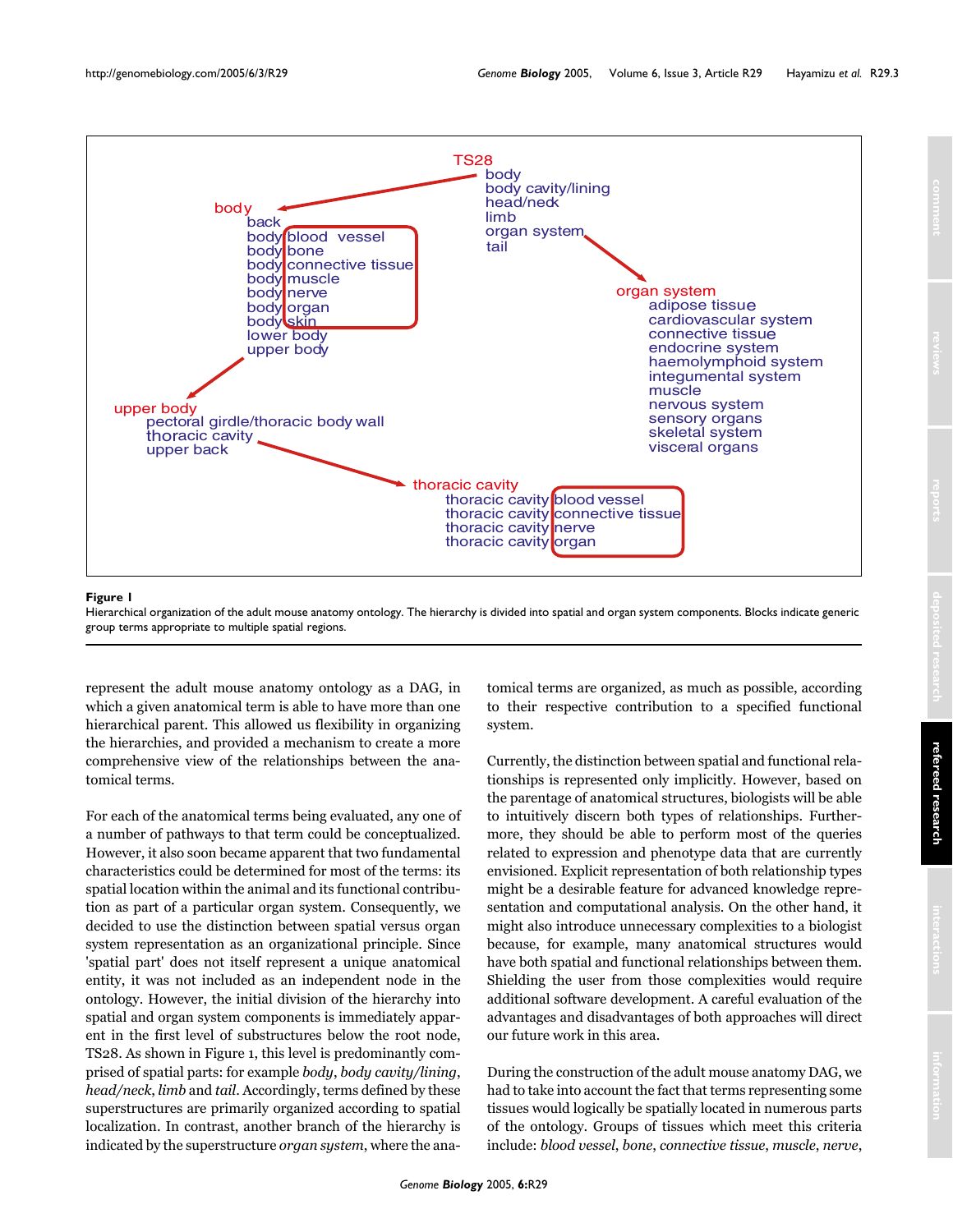

#### Figure 2

Example showing multiple hierarchical representations for a given anatomical term. The *heart* is represented both as **(a)** an organ in the thoracic cavity, and **(b)** as a part of the cardiovascular organ system. **(c)** Detail page for the term *heart* showing immediate substructures. Note that both spatial and functional representations contain *is-a* and *part-of* relationships.

*organ* and *skin*, which are represented as terms in the *organ system* part of the hierarchy. To accommodate the need to represent these tissues in specific body regions, we devised modules (outlined as blocks in Figure 1) representing these generic groups. These have been included as subterms, when appropriate, within each spatial region. For nomenclature standardization (more on this below), the subgroup terms are preceded by superstructure name, in noun form (that is, *abdomen*) rather than as an adjective (for example, abdominal) whenever possible.

Consequently, using the DAG format, we have been able to describe adult mouse anatomy from a variety of spatial and organ system perspectives. For example, the *heart* (Figure 2) is represented as a type of *thoracic cavity organ*, as well as a substructure of the *cardiovascular system*. As will be discussed below, some of these distinctions are conceptual and by their nature may be somewhat arbitrary. However, from our annotation work we know that the different breakdowns of the anatomy are indeed required to annotate, for example,

different types of expression and phenotype data. It should be emphasized that refinements to the hierarchical organization of the ontology will continue to be made. These changes will not affect the identity of the terms themselves.

Another issue in constructing the DAG was the use of *is-a* and *part-of* relationships between the terms. Overall, most of the relationships could be classified intuitively as *part-of*, indicating that the term is a component of the more general term above it in the tree. For example, the upper *body* is considered to be *part-of* the *body*, and the heart is *part-of* the *cardiovascular system*. In contrast, *is-a* relationships are used to indicate that an anatomical term represents an instance of the certain type or kind of the concept denoted by its parent term. For instance, the *cardiovascular system is-a* specific *organ system*, while *cardiac muscle is-a* type of *muscle*. It should be noted that there is no correlation between the *is-a* and *partof* relationships and the spatial versus *organ system* organization of the ontology, as shown in Figure 2. Further refinement of the relationships will undoubtedly be required,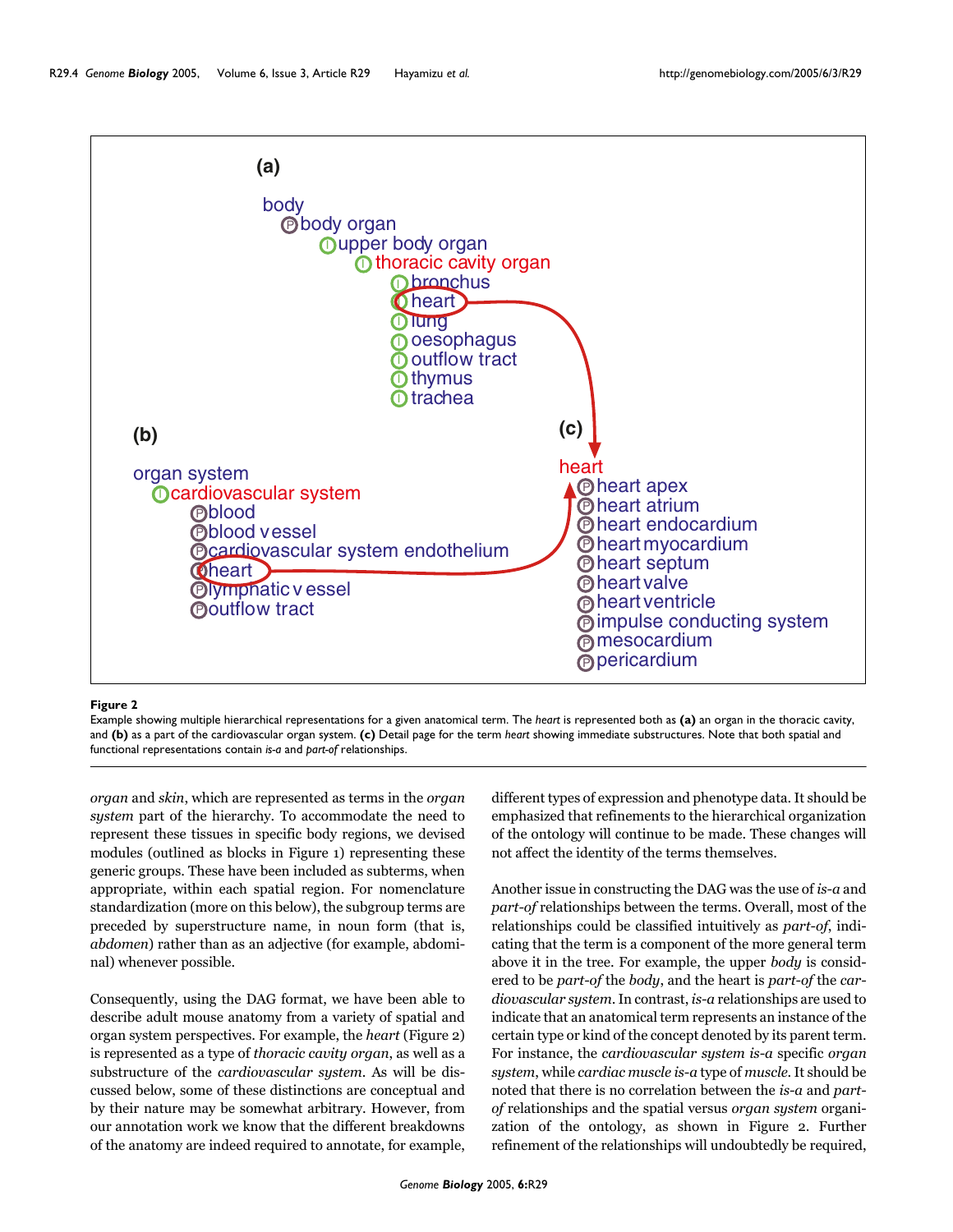as well as additional types of relationships. For example, it may be useful to distinguish between 'regional' parts (for instance, head, neck, limb) versus 'systemic' parts (for instance, body muscle, body organ, body skin). These modifications can be easily accomplished using the DAG-Edit tool (see Software section below).

## **Nomenclature considerations**

Our experience with the mouse developmental ontology, as well as extensive literature review, provided the primary basis for the naming conventions that were employed. Early in building the ontology, we realized that consistent nomenclature, not only for a given term itself but for related terms and groups of terms, would be a critical requirement. Consequently, whenever possible, the same name was used for a given anatomical structure or concept throughout the ontology. For instance, we have used the term *lung* rather than 'pulmonary' to precede each of the terms representing lung substructures. Another consideration regarded the need to clearly distinguish between terms. It is theoretically possible to precisely define an anatomical term based on a combination of the term name and the hierarchical lineage of the term. The term *epithelium*, for example, is represented as a subterm for many anatomical structures, and a given term's precise identity could be defined by its parental lineage. From a practical standpoint, this convention has proved to be problematic; multiple structures with the same term name would be impossible to distinguish in absence of its hierarchical context. This would be complicated further by any additional pathway to a given term. For instance, *epithelium* of the lung alveoli is represented both as a part of the *alveolus* and as a type of *lung epithelium*. To address this issue, we have attempted to provide sufficient information in the term name (for example *alveolus epithelium*) so that it becomes easy to interpret and use the term unambiguously.

Other factors that were considered were the requirements of the DAG-Edit software (see below), as well as features promoting unambiguous identification of terms. Additional conventions employed for the naming of anatomical terms included: structure names are preceded by superstructure names, in noun form; terms are used in singular form, whenever possible; all term names at the same level in the hierarchy are ordered alpha-numerically; and all characters are in lower case. Nomenclature consistency will also facilitate querying for specific anatomical terms within the ontology.

### **Software issues**

An ontology should contain a level of detail appropriate to the data being classified and the level at which queries are likely to be performed, while simultaneously providing sufficient flexibility to enable regular updating without needing to significantly modify the hierarchies. Therefore, we recognized that the adult mouse anatomy ontology would require a format that was both robust and flexible, as well as the tools to accommodate the need for maintenance and updating. The DAG-Edit tool developed by the Gene Ontology (GO) Consortium provides a graphical interface to handle any vocabulary that has a DAG data structure, and has been used by other groups to build ontologies for a wide range of biological subjects, including the GO [28] and Mammalian Phenotype ontology [29]. We have utilized DAG-Edit both for construction of the adult mouse anatomy ontology and for maintenance and editing. Furthermore, the MGI software group has developed a range of tools to handle a DAG-formatted ontology, enabling navigation through the ontology and querying for terms (see below), as well as integration of the ontology with other information stored within the MGI database.

## **Current status and future directions for the Adult Mouse Anatomical Dictionary**

We have developed an ontology containing more than 2,400 unique terms to provide standardized nomenclature for anatomical structures in the postnatal mouse. The Adult Mouse Anatomical Dictionary can be accessed at the MGI web site [30]. The MGI Browser page (Figure [3\)](#page-5-0) enables one to navigate through the ontology in two ways. Browsing results in the display of progressively lower levels in the hierarchy. Information about individual terms, including its relationship to other terms in the hierarchy, is shown in a 'Term Detail' page. Alternatively, one can search the ontology by using the 'Query' field, which accepts any text string and searches for all terms in the vocabulary, including any synonyms, containing that string. The resulting 'Query Results' page displays all structures that match the query, and also provides links to the appropriate 'Term Detail' page. The adult mouse anatomy ontology can also be viewed and downloaded at the OBO website [31]. The ontology can be saved in several different formats including GO flat file and OBO formats, as well as XML/ RDF and OWL.

We will continue to expand and refine the Adult Mouse Anatomical Dictionary in response to additional sources of information, as well as the needs of the scientific community. As part of the ontology's ongoing development, we plan to: expand the list of terms, based on additional resources as they become available; further edit the hierarchies when necessary; and provide alternative names for terms as synonyms. A limited number of synonyms have already been included (for example, see 'Term Detail' page for *limb* in Figure [3](#page-5-0)). It is envisioned that many more will be added as required, which will also aid in querying for specific terms in the ontology. Precise definitions for each of the terms will also be included as appropriate. Eventually, the adult mouse anatomy ontology will be merged with the Anatomical Dictionary for Mouse Development to generate an anatomy ontology covering the entire lifespan of the laboratory mouse. The proposed effort will include representation of *derived-from* types of relationships linking anatomical structures at subsequent developmental stages. Such relationships will allow querying for progenitor and derivative tissues. These associations will also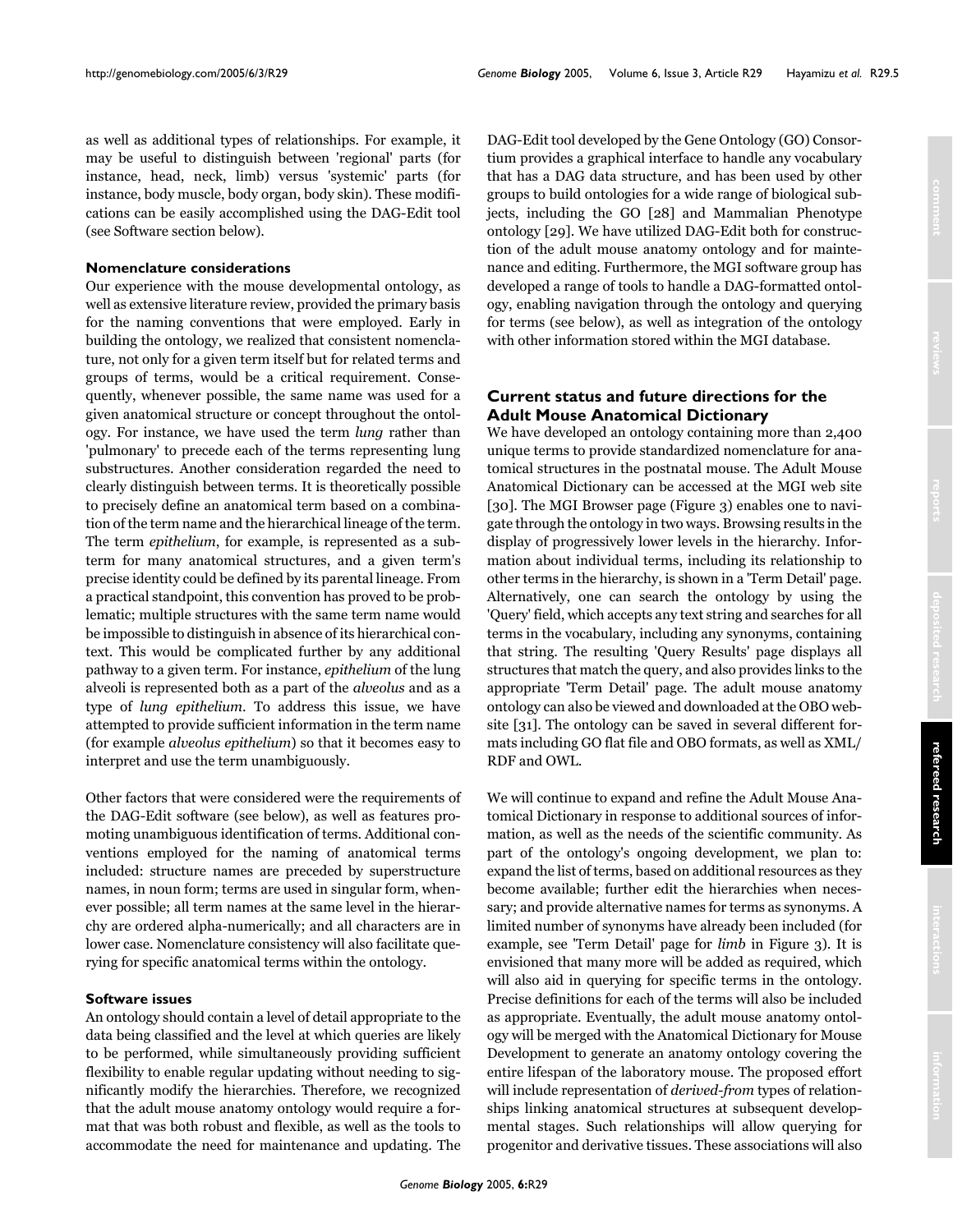<span id="page-5-0"></span>

#### **Figure 3**

Using the Adult Mouse Anatomical Dictionary Browser. The MGI Browser allows the user to either browse (progressively navigate through the various hierarchies) or search (enter a text string to query for terms, for example *limb*) within the adult mouse anatomy ontology. 'Term Detail' pages include the unique numerical identifiers (that is MA ID numbers) for each term, as well as relevant definitions and/or synonyms.

enable analysis of differentiation pathways, thus enhancing the ability to explore biological phenomena occurring in the mouse.

Anatomy vocabularies are being developed for other organisms and there has been interest in integrating these ontologies at some level. One such effort is the XSPAN project [32], which aims to support cross-species interoperability between developmental anatomy ontologies. On a different scale, Standards and Ontologies for Functional Genomics (SOFG) [33] has set up an international effort to integrate anatomy ontologies of mouse and human. A recent project has been development of the SOFG Anatomy Entry List (SAEL) [34], a list of commonly used anatomical terms that will be directly linked to several major anatomy ontologies, particularly those for human and mouse. It is envisioned that this list will serve as a controlled vocabulary to describe low-resolution anatomical attributes of biological data. For example, the terms included have sufficient resolution to distinguish most samples used for microarray experiments. The Microarray Gene Expression Data (MGED) ontology will use the SAEL for describing anatomical attributes of mouse microarray

data. The SAEL and the MGED ontology will also serve as entry points to more comprehensive anatomical resources such as the Adult Mouse Anatomical Dictionary.

The Adult Mouse Anatomical Dictionary will be used as a resource to enable standardization and integration of many types of biological data pertinent to postnatal mouse anatomy, including expression, biological process, phenotype and pathology data. GXD currently uses terms from the ontology to annotate expression information at all postnatal stages. While expression results are currently annotated using an abridged version, efforts are underway to map expression data directly to the expanded adult mouse anatomy ontology. GO project curators use terms from the anatomy ontology to describe mouse anatomical concepts. The Mouse Genome Database (MGD) incorporates or associates relevant terms from the adult anatomy ontology into the Mammalian Phenotype Ontology, which is being developed to provide standard terms for annotating mouse phenotype data. Eventually, the standardized anatomy terms will be used to directly link gene expression and phenotype annotations within MGI via the anatomy. The mouse anatomy ontology is also being used to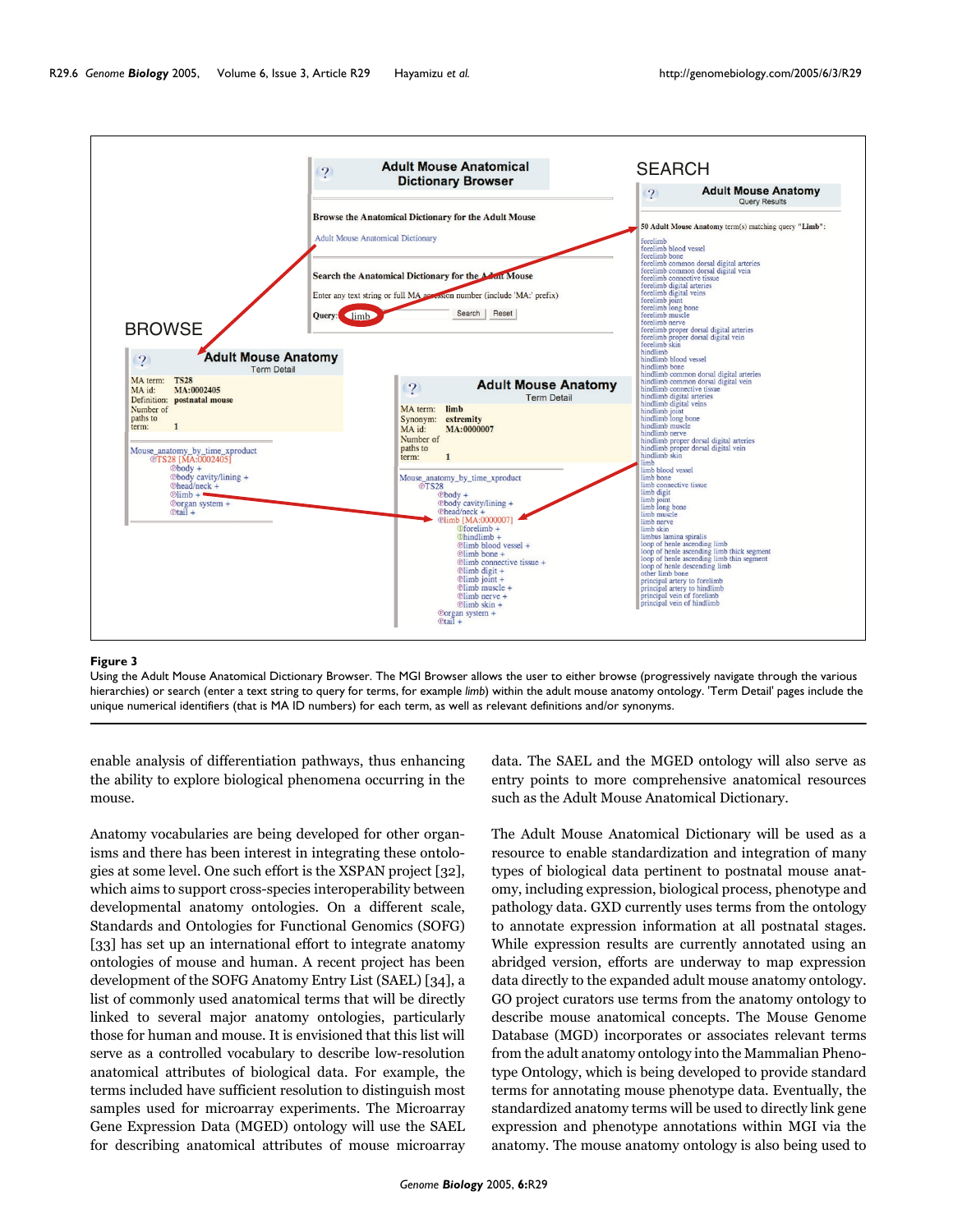annotate phenotype data for the Eumorphia project [35]. In Pathbase, a database of mutant mouse pathology [36], anatomical attributes of images for mutant postnatal mouse pathology are coded using terms based on the Adult Mouse Anatomical Dictionary. Furthermore, efforts are currently underway to incorporate the adult mouse anatomy ontology into the National Cancer Institute (NCI) Thesaurus, a knowledgebase containing the working vocabularies used in NCI data systems [37].

Anatomy is an important biological integrator. Like expression data, many biological processes and phenotypic observations relate to specific anatomical structures. We have successfully promoted the idea that such data should be described using the same anatomical descriptors. Specifically, we have shown that this can be achieved by describing more complex types of biological information in a modular fashion by combining terms from orthogonal vocabularies [38]. The combinatorial approach takes advantage of existing terms and relationships in the base ontologies. This approach is now being used by most of the resources and projects mentioned above. The use of common anatomical terms will allow for a direct integration of expression, biological process and phenotypic data in the mouse. Links provided with the anatomy terms will, for example, allow display of both expression data and phenotype information associated with specific anatomical structures in the anatomical dictionary browser, as is already the case for developmental expression data [23]. Furthermore, this type of integration will enable complex queries that directly correlate expression and phenotype data. For example, the system will allow queries such as "Which mouse mutants display phenotypes in a specific anatomical structure?" and "How does gene expression in this anatomical structure, or in precursors of this anatomical structure, differ between these mutants and wild type animals?" Answers to these types of queries hold the promise of providing direct insights into the molecular mechanisms underlying differentiation and disease.

## **Acknowledgements**

GXD is funded by NIH grant HD33745. M.M. and J.C. were supported by postdoctoral fellowships F32 HD08435-01 and F32 HG00215-01. The authors gratefully acknowledge the contributions of the EMAP, especially Richard Baldock, Jonathan Bard, Duncan Davidson and Matthew Kaufman. We especially thank David P. Hill for input into developing the ontology, Harold Drabkin for assistance and advice on using the DAG-Edit tool, and Constance Smith and Janice Ormsby for critical reading of the manuscript. We also thank colleagues from all the MGI projects for their contributions to an integrated community resource.

## **References**

- Hill DP, Begley DA, Finger JH, Hayamizu TF, McCright IJ, Smith CM, Beal JS, Corbani LE, Blake JA, Eppig JT, *et al.*: **[The mouse Gene](http://www.ncbi.nlm.nih.gov/entrez/query.fcgi?cmd=Retrieve&db=PubMed&dopt=Abstract&list_uids=14681482) [Expression Database \(GXD\): updates and enhancements.](http://www.ncbi.nlm.nih.gov/entrez/query.fcgi?cmd=Retrieve&db=PubMed&dopt=Abstract&list_uids=14681482)** *Nucleic Acids Res* 2004:D568-D571.
- 2. Baldock RA, Bard JB, Burger A, Burton N, Christiansen J, Feng G, Hill B, Houghton D, Kaufman M, Rao J, *et al.*: **[EMAP and EMAGE: a](http://www.ncbi.nlm.nih.gov/entrez/query.fcgi?cmd=Retrieve&db=PubMed&dopt=Abstract&list_uids=15043218) [framework for understanding spatially organized data.](http://www.ncbi.nlm.nih.gov/entrez/query.fcgi?cmd=Retrieve&db=PubMed&dopt=Abstract&list_uids=15043218)** *Neuroinformatics* 2003, **1:**309-325.
- 3. Bard JL, Kaufman MH, Dubreuil C, Brune RM, Burger A, Baldock RA, Davidson DR: **[An internet-accessible database of mouse devel](http://www.ncbi.nlm.nih.gov/entrez/query.fcgi?cmd=Retrieve&db=PubMed&dopt=Abstract&list_uids=9651497)[opmental anatomy based on a systematic nomenclature.](http://www.ncbi.nlm.nih.gov/entrez/query.fcgi?cmd=Retrieve&db=PubMed&dopt=Abstract&list_uids=9651497)** *Mech Dev* 1998, **74:**111-120.
- 4. Rosse C, Mejino JL: **[A reference ontology for biomedical infor](http://www.ncbi.nlm.nih.gov/entrez/query.fcgi?cmd=Retrieve&db=PubMed&dopt=Abstract&list_uids=14759820)[matics: the Foundational Model of Anatomy.](http://www.ncbi.nlm.nih.gov/entrez/query.fcgi?cmd=Retrieve&db=PubMed&dopt=Abstract&list_uids=14759820)** *J Biomed Inform* 2003, **36:**478-500.
- 5. Rector A, Gangemi A, Galeazzi E, Glowinski A, Rossi-Mori A: **The GALEN CORE Model Schemata for Anatomy: towards a reusable application independent model of medical concepts.** In *Proceedings of the 12th International Congress of the European Federation for Medical Informatics, 1994: Amsterdam* Edited by: Barahona P, Veloso M, Bryant J. IOS Press; 1994:229-233.
- 6. Wang AY, Sable JH, Spackman KA: **The SNOMED clinical terms development process: refinement and analysis of content.** In *Proceedings of the 2002 AMIA Annual Symposium: Philadelphia* Edited by: Kohane IS. Hanley and Belfusa; 2002:845-849.
- 7. Bard JBL, Kaufman MH: **The Anatomical Basis of Mouse Development.** San Diego: Academic Press; 1999.
- 8. Cook MJ: **The Anatomy of the Laboratory Mouse.** San Diego: Academic Press; 1965.
- 9. Fawcett DW: **Bloom and Fawcett A Textbook of Histology.** 12th edition. Boca Raton: Chapman and Hall; 1994.
- 10. Franklin KBJ: **The Mouse Brain in Stereotaxic Coordinates.** San Diego: Academic Press; 1996.
- 11. Getty R: **Sisson and Grossman's The Anatomy of the Domestic Animal.** 5th edition. Philadelphia: WB Saunders; 1975.
- 12. Gray H, Bannister LH, Berry MM, Williams A: **Gray's Anatomy: The Anatomical Basis of Medicine & Surgery.** 38th edition. Philadelphia: Churchill Livingstone; 1995.
- 13. Greene E: **Anatomy of the Rat.** New York: Hafner Publishing Company; 1965.
- 14. Gude WD: **Histological Atlas of the Laboratory Mouse.** New York: Plenum Publishing Corporation; 1982.
- 15. Kaufman MH: **Atlas of Mouse Development.** San Diego: Academic Press; 1992.
- 16. Popesko P, Rajtova V: **A Colour Atlas of Anatomy of Small Laboratory Animals.** St Louis: Mosby International; 1992.
- 17. Roscoe B Jackson Memorial Library: **Biology of the Laboratory Mouse.** 2nd edition. Mineola: Dover Publications; 1981.
- 18. Rugh R: **The Mouse: Its Reproduction and Development.** Oxford: Oxford University Press; 1968.
- 19. International Committee on Veterinary Gross Anatomical Nomenclature: **Nomina Anatomica Veterinaria.** 4th edition. Ithaca: Department of Veterinary Anatomy, Cornell University; 1994.
- 20. Sidman RL: **Atlas of the Mouse Brain and Spinal Cord.** Cambridge: Harvard University Press; 1998.
- 21. Wheater PR: **Functional Histology: A Text and Colour Atlas.** 2nd edition. Philadelphia; Churchill Livingstone; 1987.
- 22. Wirtschafter ZT: **The Genesis of the Mouse Skeleton, A Laboratory Atlas.** Springfield: Charles C Thomasi; 1960.
- 23. **Mouse Anatomical Dictionary Browser** [\[http://www.informat](http://www.informatics.jax.org/searches/anatdict_form.shtml) [ics.jax.org/searches/anatdict\\_form.shtml\]](http://www.informatics.jax.org/searches/anatdict_form.shtml)
- 24. **MGI list of all mouse tissues from which major publicly available cDNA libraries have been generated** [\[ftp://ftp.informat](ftp://ftp.informatics.jax.org/pub/reports/PRB_TissueMouse.sql.rpt) [ics.jax.org/pub/reports/PRB\\_TissueMouse.sql.rpt\]](ftp://ftp.informatics.jax.org/pub/reports/PRB_TissueMouse.sql.rpt)<br>**Mammalian Phenotype Ontology** [http://www.informat
- 25. **Mammalian Phenotype Ontology** [ics.jax.org/searches/MP\\_form.shtml\]](http://www.informatics.jax.org/searches/MP_form.shtml)
- 26. **Mouse Tumor Biology Database: organ/tissue list** [\[http:tumor.informatics.jax.org/FMPro?-db=TumorInstance&-for](http://tumor.informatics.jax.org/FMPro?-db=TumorInstance&-format=mtdp.html&-view) mat=mtdp.html&-view]
- 27. Bard J, Rhee SY, Ashburner M: **[An ontology for cell types.](http://www.ncbi.nlm.nih.gov/entrez/query.fcgi?cmd=Retrieve&db=PubMed&dopt=Abstract&list_uids=15642094)** *Genome Biol* 2005, **6:**R2.
- 28. Harris MA, Clark J, Ireland A, Lomax J, Ashburner M, Foulger R, Eilbeck K, Lewis S, Marshall B, Mungall C, *et al.*: **[Gene Ontology Con](http://www.ncbi.nlm.nih.gov/entrez/query.fcgi?cmd=Retrieve&db=PubMed&dopt=Abstract&list_uids=14681407)[sortium: The Gene Ontology \(GO\) database and informatics](http://www.ncbi.nlm.nih.gov/entrez/query.fcgi?cmd=Retrieve&db=PubMed&dopt=Abstract&list_uids=14681407) [resource.](http://www.ncbi.nlm.nih.gov/entrez/query.fcgi?cmd=Retrieve&db=PubMed&dopt=Abstract&list_uids=14681407)** *Nucleic Acids Res* 2004:D258-D261.
- 29. Smith CL, Goldsmith CW, Eppig JT: **[The Mammalian Phenotype](http://www.ncbi.nlm.nih.gov/entrez/query.fcgi?cmd=Retrieve&db=PubMed&dopt=Abstract&list_uids=15642099) [Ontology as a tool for annotating, analyzing, and comparing](http://www.ncbi.nlm.nih.gov/entrez/query.fcgi?cmd=Retrieve&db=PubMed&dopt=Abstract&list_uids=15642099) [phenotypic information.](http://www.ncbi.nlm.nih.gov/entrez/query.fcgi?cmd=Retrieve&db=PubMed&dopt=Abstract&list_uids=15642099)** *Genome Biol* 2004, **6:**R7.
- 30. **Adult Mouse Anatomical Dictionary Browser** [\[http://](http://www.informatics.jax.org/searches/AMA_form.shtml) [www.informatics.jax.org/searches/AMA\\_form.shtml\]](http://www.informatics.jax.org/searches/AMA_form.shtml)
- 31. **Adult Mouse Anatomical Dictionary at the OBO website** [\[http://cvs.sourceforge.net/viewcvs.py/obo/obo/ontology/anatomy/](http://cvs.sourceforge.net/viewcvs.py/obo/obo/ontology/anatomy/gross_anatomy/animal_gross_anatomy/mouse/MA.ontology) gross\_anatomy/animal\_gross\_anatomy/mouse/MA.ontology]
- 32. **XSPAN: a cross-species anatomy project** [\[http://](http://www.xspan.org) [www.xspan.org\]](http://www.xspan.org)
- 33. **SOFG: standards and ontologies for functional genomics**

**refereed research deposited research**

refereed research